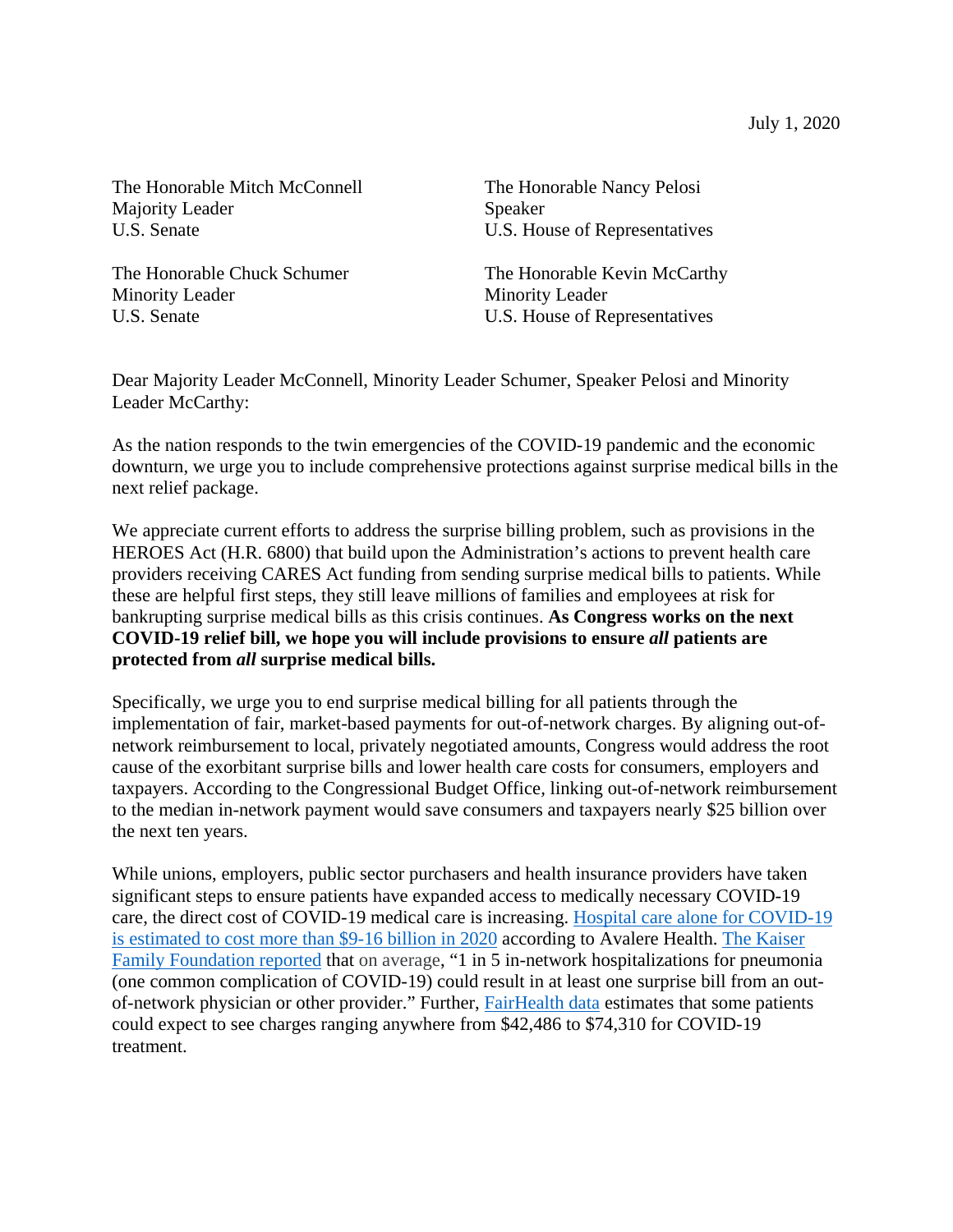We are increasingly concerned that the Administration's regulatory changes will only provide a temporary stopgap from those providers who seek to balance bill COVID-19 patients. More importantly, these regulations only apply to providers who voluntarily agree to the terms of payment, leaving many patients exposed unnecessarily to exorbitant charges, even in instances related to COVID-19 care.

Additionally, private equity firms see an increased financial opportunity in acquiring physician practices and then taking those providers out of network – due to much of the country's elective health care services being cancelled or indefinitely postponed. As [Bloomberg recently reported,](https://www.bloomberg.com/news/features/2020-06-02/private-equity-lands-billion-dollar-backdoor-hospital-bailout) executives on a recent call with investors described the current pandemic as a "time to shine" for private equity. Without a permanent solution to prohibit surprise bills coupled with market-based reimbursement, this increased consolidation, fueled by COVID-19, will drive up costs for patients, workers, and employers. While many Americans are facing devastating economic conditions as a result of the pandemic, [handing more money](https://www.propublica.org/article/how-rich-investors-not-doctors-profit-from-marking-up-er-bills) to private-equity firms is the last thing hard-working taxpayers can afford right now.

With tens of thousands of patients now seeking care for COVID-19 or rescheduling postponed elective procedures, many are unknowingly seeing out-of-network providers, or being forced to do so, because of increased demand. That makes it more important than ever for Congress to prioritize banning this abusive practice. Enacting legislation protecting patients and holding down health care costs by using a local, market-based payment for surprise medical bills should be a top priority.

Sincerely,

AFL-CIO AFSCME American Benefits Council American Health Policy Institute Auto Care Association Brotherhood of Railroad Signalmen Business Group on Health Business Health Care Group of Wisconsin California Health Care Coalition California Public Employees' Retirement System Central Penn Business Group on Health Colorado Business Group on Health Council for Affordable Health Coverage Council of Insurance Agents and Brokers Dallas-Fort Worth Business Group on Health Economic Alliance for Michigan Employers' Advanced Cooperative on Health Care (Arkansas) Florida Alliance for Healthcare Value Greater Philadelphia Business Coalition on Health